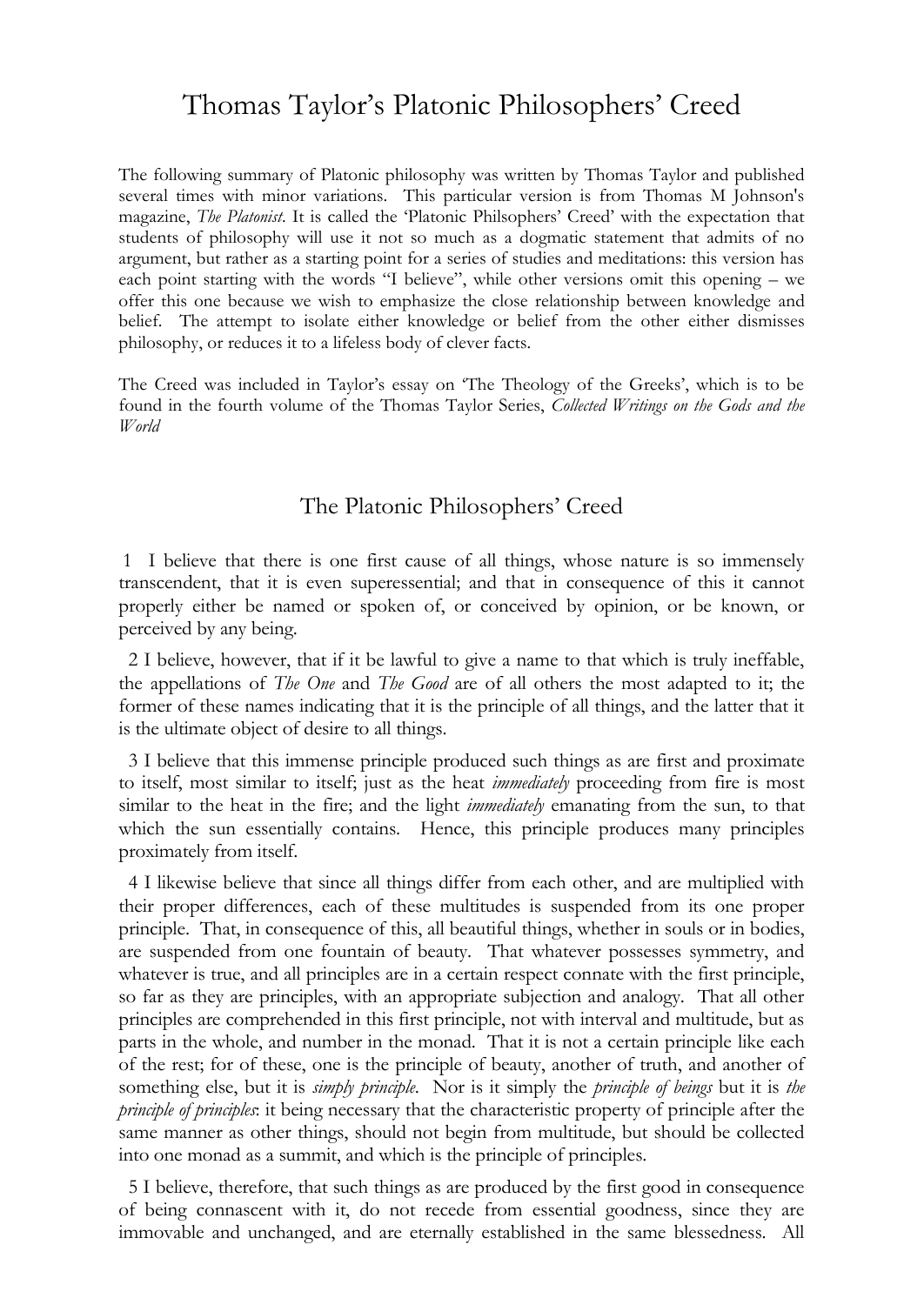other natures, however, being produced by the one good, and many goodnesses, since they fall off from essential goodness, and are not immovably established in the nature of divine goodness, possess on this account the good according to participation.

 6 I believe that as all things considered as subsisting *causally* in this immense principle, are transcendently more excellent than they are when considered as effects proceeding from him; this principle is very properly said to be all things, *prior* to all; *priority* denoting exempt transcendency. Just as number may be considered as subsisting occultly in the monad, and the circle in the centre; this *occult* being the same in each with *causal* subsistence.

 7 I believe that the most proper mode of venerating this great principle of principles is to extend in silence the ineffable parturitions of the soul to its ineffable co-sensation; and that if it be at all lawful to celebrate it, it is to be celebrated as a thrice unknown darkness, as the God of all Gods, and the unity of all unities, as more ineffable than all silence, and more occult than all essence, as holy among the holies, and concealed in its first progeny, the intelligible Gods.

 8 I believe that self-subsistent natures are the immediate offspring of this principle, if it be lawful thus to denominate things which ought rather to be called ineffable unfoldings into light from the ineffable.

 9 I believe that incorporeal forms or ideas resident in a divine intellect, are the paradigms or models of every thing which has a perpetual subsistence according to nature. That these ideas subsist primarily in the highest intellects, secondarily in souls, and ultimately in sensible natures; and that they subsist in each, characterised by the essential properties of the beings in which they are contained. That they possess a *paternal, producing, guardian, connecting, perfective* and *uniting* power. That in *divine beings* they possess a power fabricative and gnostic; in *nature* a power fabricative but not gnostic: and in *human souls* in their present condition through a degradation of intellect, a power gnostic, but not fabricative.

 10 I believe that this world, depending on its divine artificer, who is himself an intelligible world, replete with the archetypal ideas of all things, is perpetually flowing, and perpetually advancing to being, and, compared with its paradigm, has no stability, or reality of being. That considered, however, as animated by a divine soul, and as being the receptacle of divinities from whom bodies are suspended, it is justly called by Plato, a blessed God.

 11 I believe that the great body of this world, which subsists in a perpetual dispersion of temporal extension, may be properly called a *whole, with a total subsistence*, or a *whole of wholes*, on account of the perpetuity of its duration, though this is nothing more than a flowing eternity. That the other wholes which it contains are the celestial spheres, the sphere of æther, the whole of air considered as one great orb, the whole earth, and the whole sea. That these spheres are *parts with a total subsistence*, and through this subsistence are perpetual.

 12 I believe that all the parts of the universe, are unable to participate of the providence of divinity in a similar manner, but some of its parts enjoy this eternally, and others temporally; some in a primary and others in a secondary degree; for the universe being a perfect whole, must have a first, a middle, and a last part. But its first parts, as having the most excellent subsistence, must always exist according to nature; and its last parts must sometimes exist according to, and sometimes contrary to nature. Hence the celestial bodies, which are the first parts of the universe, perpetually subsist according to nature, both the whole spheres, and the multitude co-ordinate to these wholes; and the only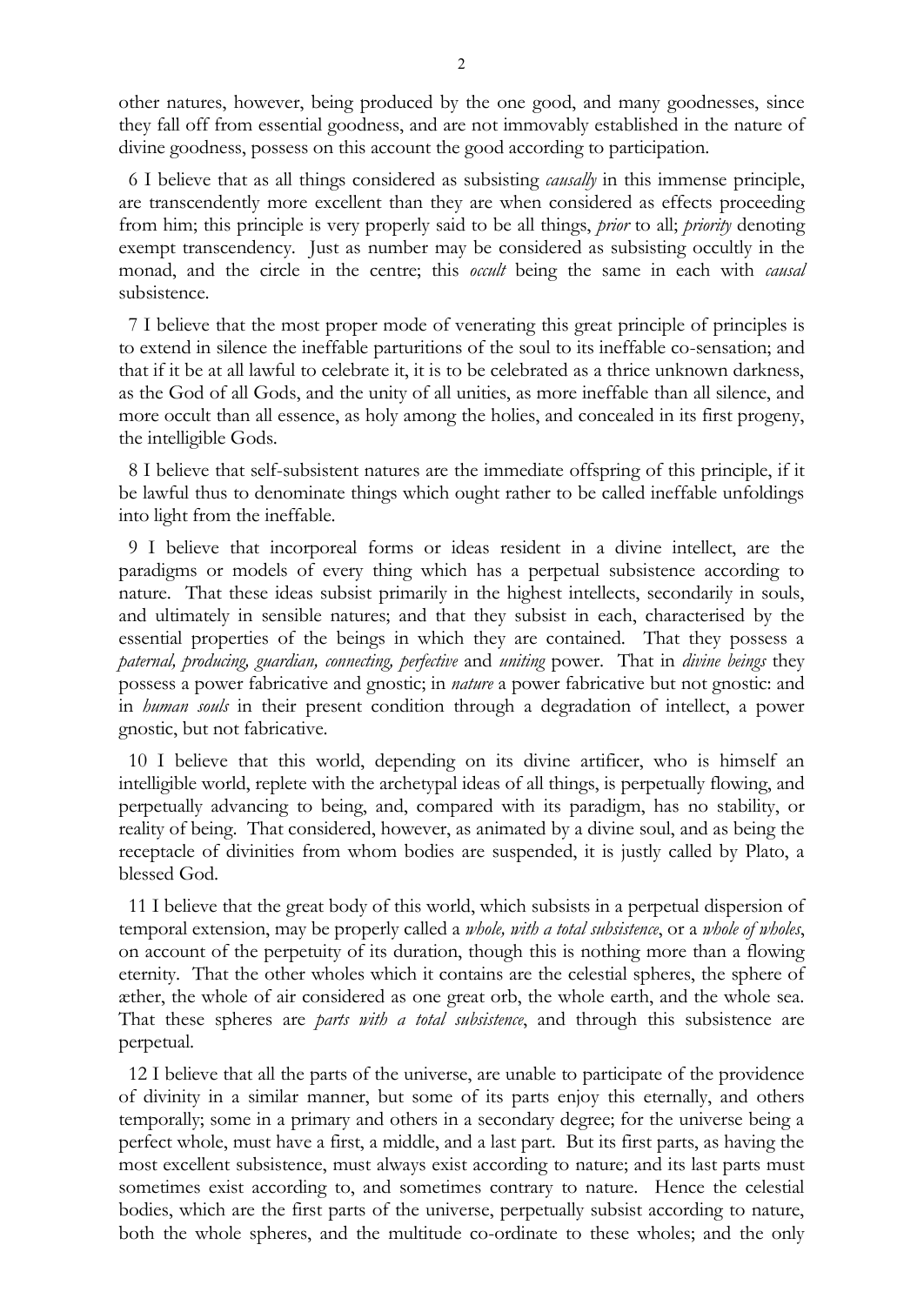alteration which they experience is a mutation of figure, and variation of light at different periods; but in the sublunary region, while the spheres of the elements remain on account of their subsistence, as wholes, always according to nature; the parts of the wholes have sometimes a natural, and sometimes an unnatural subsistence: for thus alone can the circle of generation unfold all the variety which it contains. The different periods therefore in which these mutations happen, are with great propriety called by Plato, periods of *fertility* and *sterility*: for in these periods a fertility or sterility of men, animals, and plants, takes place; so that in fertile periods mankind will be both more numerous, and upon the whole superior in mental and bodily endowments to the men of a barren period. And a similar reasoning must be extended to irrational animals and plants. The most dreadful consequence, likewise, attending a barren period with respect to mankind is this, that in such a period they have no scientific theology, and deny the existence of the immediate progeny of the ineffable cause of all things.

 13 I believe that as the divinities are eternally good and profitable, but are never noxious, and ever subsist in the same uniform mode of being, we are conjoined with them through similitude when we are virtuous, but separated from them through dissimilitude when we are vicious. That while we live according to virtue we partake of the Gods, but cause them to be our enemies when we become evil: not that they are angry (for anger is a passion, and they are impassive,) but because guilt prevents us from receiving the illuminations of the Gods, and subjects us to the power of dæmons of fateful justice. Hence, I believe, that if we obtain pardon of our guilt through prayers and sacrifices, we neither appease the Gods, nor cause any mutation to take place in them; but by methods of this kind, and by our conversion to a divine nature, we apply a remedy to our vices, and again become partakers of the goodness of the Gods. So that it is the same thing to assert, that divinity is turned from the evil, as to say that the sun is concealed from those who are deprived of sight.

 14 I believe that a divine nature is not indigent of any thing. But the honours which are paid to the Gods are performed for the sake of the advantage of those who pay them. Hence, since the providence of the Gods is extended every where, a certain habitude or fitness is all that is requisite for the reception of their beneficent communications. But all habitude is produced through imitation and similitude. On this account temples imitate the heavens, but altars the earth. Statues resemble life, and on this account they are similar to animals. Herbs and stones resemble matter; and animals which are sacrificed, the irrational life of our souls. From all these, however, nothing happens to the Gods beyond what they already possess; for what accession can be made to a divine nature? But a conjunction of our souls with the gods is by these means effected.

 15 I believe that as the world considered as one great comprehending whole is a divine animal, so likewise every whole which it contains is a world, possessing in the first place a self-perfect unity proceeding from the ineffable, by which it becomes a God; in the second place, a divine intellect; in the third place, a divine soul; and in the last place a deified body. That each of these wholes is the producing cause of all the multitude which it contains, and on this account is said to be a whole prior to parts; because considered as possessing an eternal form which holds all its parts together, and gives to the whole perpetuity of subsistence, it is not indigent of such parts to the perfection of its being. And it follows by a geometrical necessity, that these wholes which rank thus high in the universe must be animated.

 16 Hence I believe that after the immense principle of principles in which all things causally subsist absorbed in superessential light, and involved in unfathomable depths, a beautiful series of principles proceeds, all largely partaking of the ineffable, all stamped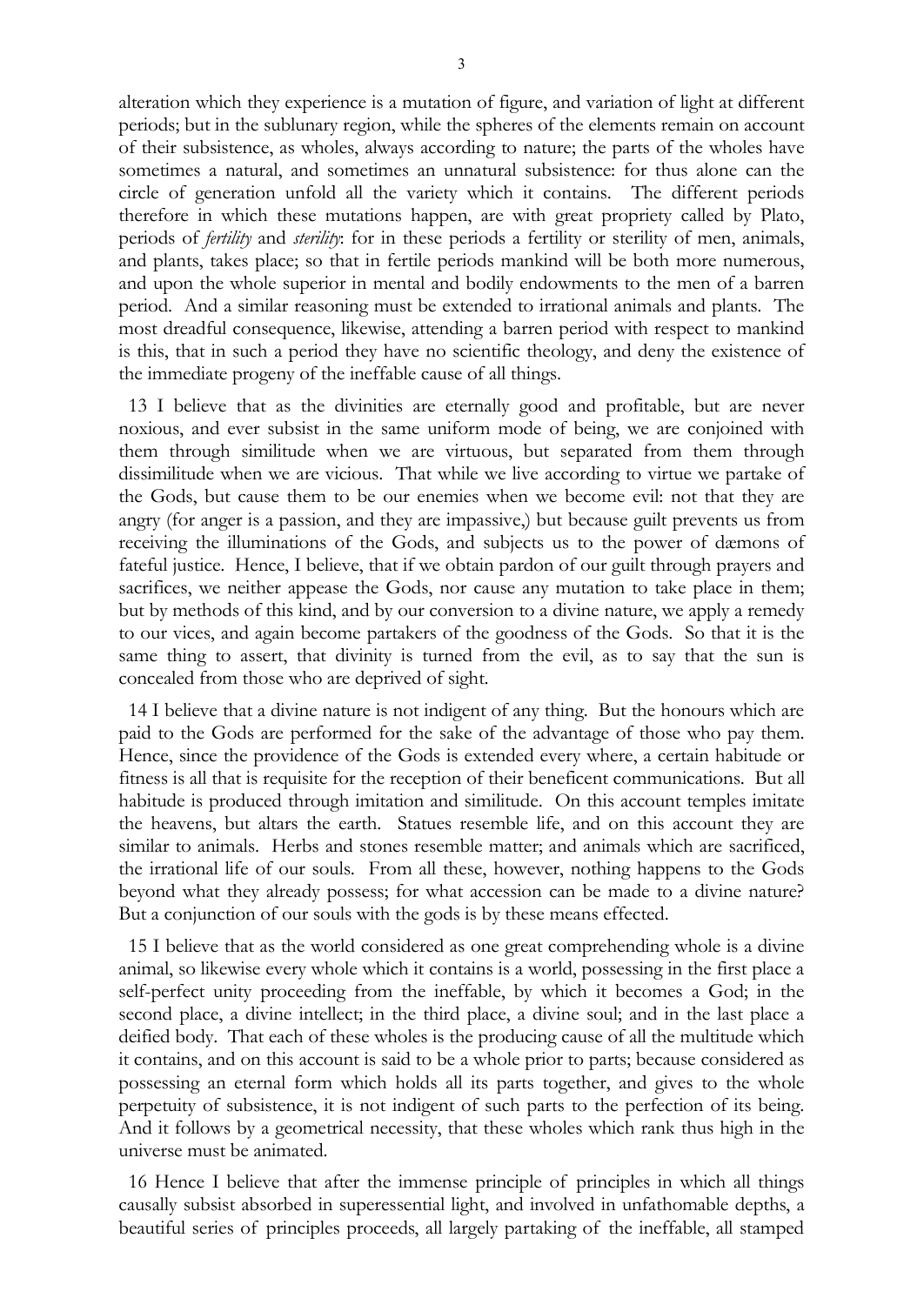with the occult characters of deity, all possessing an overflowing fullness of good. From these dazzling summits, these ineffable blossoms, these divine propagations - being, life, intellect, soul, nature and body depend; *monads* suspended from *unities*, deified natures proceeding from deities. That each of these monads is the leader of a series which extends to the last of things, and which, while it proceeds from, at the same time abides in, and returns to its leader Thus all beings proceed from, and are comprehended in the first being; all intellects emanate from one first intellect; all souls from one first soul; all natures blossom from one first nature; and all bodies proceed from the vital and luminous body of the world. That all these great monads are comprehended in the first one, from which both they and all their depending series are unfolded into light. And hence this first one is truly the unity of unities, the monad of monads, the principle of principles, the God of gods, one and all things, and yet one prior to all.

 17 I also believe, that of the Gods some are mundane, but others super-mundane; and that the mundane are those who fabricate the world. But of the supermundane, some produce essences, others intellect, and others soul; and on this account, they are distinguished into three orders. Of the mundane Gods also, some are the causes of the existence of the world; others animate it; others again harmonise it, thus composed of different natures; and lastly, others guard and preserve it when harmonically arranged. Since these orders are four, and each consists of things first, middle, and last, it is necessary that the governors of these should be twelve. Hence Zeus, Poseidon, and Hephaestus, fabricate the world; Demeter, Hera, and Artemis, animate it; Hermes, Aphrodite, and Apollo, harmonise it; and lastly, Hestia, Athena, and Ares, preside over it with a guardian power. But the truth of this, may be seen in statues, as in enigmas. For Apollo harmonises the lyre; Pallas Athena is invested with arms; and Aphrodite is naked; since harmony produces beauty, and beauty is not concealed in subjects of sensible inspection. I likewise believe that as these Gods primarily possess the world, it is necessary to consider the other mundane Gods as subsisting in them; as Dionysius in Zeus, Aesculapius in Apollo, and the Graces in Aphrodite. We may also behold the spheres with which they are connected, *viz*. Hestia with the earth, Poseidon with water, Hera with air, and Hephaestus with fire. But Apollo and Artemis are assumed for the sun and moon; the sphere of Kronos is attributed to Demeter; Æther to Pallas; and heaven is common to them all.

 18 I also believe that man is a microcosm, comprehending in himself *partially* every thing which the world contains divinely and *totally*. That hence he is endued with an intellect subsisting in energy, and a rational soul proceeding from the same causes as those from which the intellect and soul of the universe proceed. And that he has likewise an ethereal vehicle analogous to the heavens, and a terrestrial body composed from the four elements, and with which also it is co-ordinate.

 19 I believe that the rational part of man, in which his essence consists, is of a selfmotive nature, and that it subsists between intellect, which is immovable both in essence and energy, and nature, which both moves and is moved.

 20 I believe that the human as well as every mundane soul, uses periods and restitutions of its proper life. For in consequence of being measured by time, it energizes transitively, and possesses a proper motion. But every thing which is moved perpetually, and participates of time, revolves periodically, and proceeds from the same to the same.

 21 I also believe that as the human soul ranks among the number of those souls that *sometimes* follow the mundane divinities, in consequence of subsisting immediately after angels, dæmons and heroes the *perpetual* attendants of the Gods, it possesses a power of descending infinitely into the sublunary region, and of ascending from thence to real